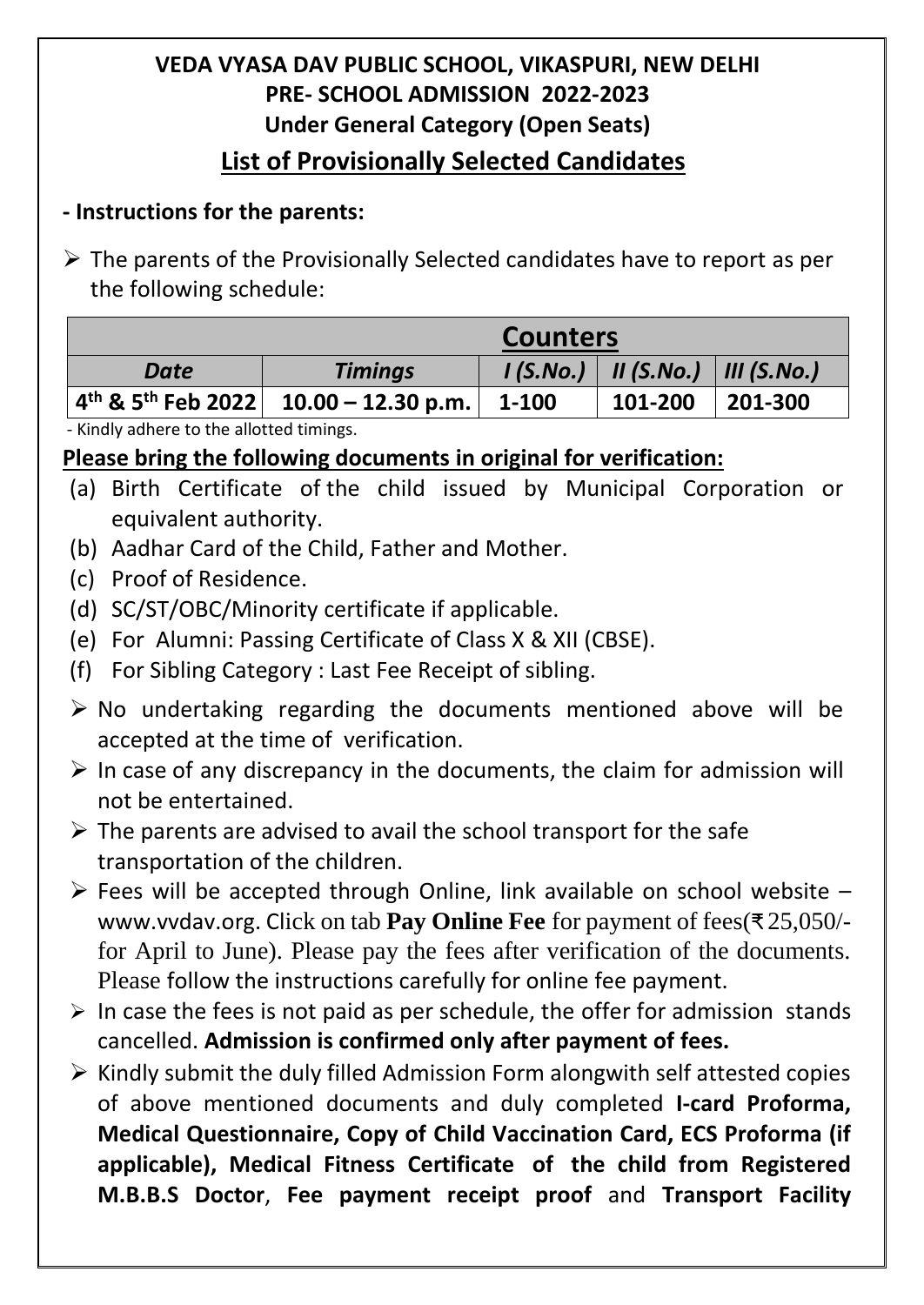**Proforma**(if applicable) at School Reception from **05.02.2022** to **08.02.2022** between **10.00 a.m.** and **12.00 p.m.**

**Step -1: Verification of documents with Originals (4 th & 5th Feb,2022) Step -2: Payment of Fee (by 6 th Feb,2022)**

**Step-3: Issue of Admission Form against Fee Receipt (4 th to 7th Feb,2022) Step-4: Submission of Admission Form along with copies of verified documents (within 3 days from the issue of form)**

| S.No.          | Registration<br>No. | <b>Applicant Name</b>   | <b>Father Name</b>      | <b>Total Point</b> |                  |
|----------------|---------------------|-------------------------|-------------------------|--------------------|------------------|
| $\mathbf{1}$   | 353                 | <b>AYANSH ARORA</b>     | <b>DEEPAK ARORA</b>     | 100                |                  |
| $\overline{2}$ | 29                  | RIDHAN KALRA            | <b>MOHIT KALRA</b>      | 90                 |                  |
| 3              | 54                  | NIHARIKA HARISH         | <b>NITIN HARISH</b>     | 90                 |                  |
| 4              | 86                  | <b>VIRAAJ DOGRA</b>     | <b>GAURAV DOGRA</b>     | 90                 |                  |
| 5              | 125                 | RIDHVI MALHOTRA         | HITESH MALHOTRA         | 90                 |                  |
| 6              | 130                 | <b>MAAHIK SIDHWANI</b>  | <b>VARUN KUMAR</b>      | 90                 |                  |
| 7              | 157                 | <b>VIHAAN CHAUDHARY</b> | <b>GIRISH CHAUDHARY</b> | 90                 |                  |
| 8              | 167                 | <b>RUHANI GAMBHIR</b>   | <b>BHAVESH GAMBHIR</b>  | 90                 |                  |
| 9              | 196                 | <b>ANAYA SINGH</b>      | <b>VIKRAM SINGH</b>     | 90                 |                  |
| 10             | 220                 | <b>AARAV MEHAN</b>      | SAURABH MEHAN           | 90                 |                  |
| 11             | 287                 | KABIR SINGH RAIYA       | <b>NIKHIL RAIYA</b>     | 90                 |                  |
| 12             | $\overline{2}$      | RUSHIKA DASOAR          | SIDHARTH DASOAR         | 80                 |                  |
| 13             | 30                  | <b>REYANSH ARYA</b>     | NAVNEET KUMAR ARYA      | 80                 |                  |
| 14             | 33                  | PRANSHI MALIK           | PRATIK MALIK            | 80                 |                  |
| 15             | 45                  | <b>RIANA GUPTA</b>      | <b>ANKIT GUPTA</b>      | 80                 |                  |
| 16             | 67                  | KAASHVI MAHIPAL         | PARIKSHIT MAHIPAL       | 80                 |                  |
| 17             | 69                  | PAVIKA SURI             | <b>NISCHAY SURI</b>     | 80                 |                  |
| 18             | 95                  | SHIVEERA SHARMA         | <b>ISH DATT SHARMA</b>  | 80                 |                  |
| 19             | 112                 | ANAHITA WADHWA          | MOHIT WADHWA            | 80                 |                  |
| 20             | 142                 | AMAIRA AHUJA            | <b>MANOJ AHUJA</b>      | 80                 |                  |
| 21             | 146                 | <b>ADVIT JAIN</b>       | <b>AMIT JAIN</b>        | 80                 |                  |
| 22             | 162                 | <b>DAIWIK ARORA</b>     | <b>TARUN ARORA</b>      | 80                 |                  |
| 23             | 182                 | RUDRA CHAUHAN           | <b>JATIN KUMAR</b>      | 80                 | <b>TWINS 197</b> |
| 24             | 197                 | <b>REET CHAUHAN</b>     | <b>JATIN KUMAR</b>      | 80                 | <b>TWINS 182</b> |
| 25             | 205                 | <b>AADRITI</b>          | PRADEEP KUMAR           | 80                 |                  |
| 26             | 208                 | KAVYA SHARMA            | SANJEEV SHARMA          | 80                 |                  |
| 27             | 268                 | REYANSH JOSHI           | <b>VIKAS JOSHI</b>      | 80                 |                  |
| 28             | 290                 | ANAYA BHARTOLA          | <b>BHUVAN CHANDER</b>   | 80                 |                  |
| 29             | 293                 | SWARA AGGARWAL          | JAI PRAKASH AGGARWAL    | 80                 |                  |
| 30             | 301                 | AARYAV MALHOTRA         | SUBHASH MALHOTRA        | 80                 |                  |
| 31             | 307                 | RIDHIMA                 | <b>SUNDEEP RAJAIN</b>   | 80                 |                  |
| 32             | 330                 | <b>HARSHIT</b>          | <b>VINOD KUMAR</b>      | 80                 |                  |
| 33             | 346                 | ANANYA BHATI            | SATENDER BHATI          | 80                 |                  |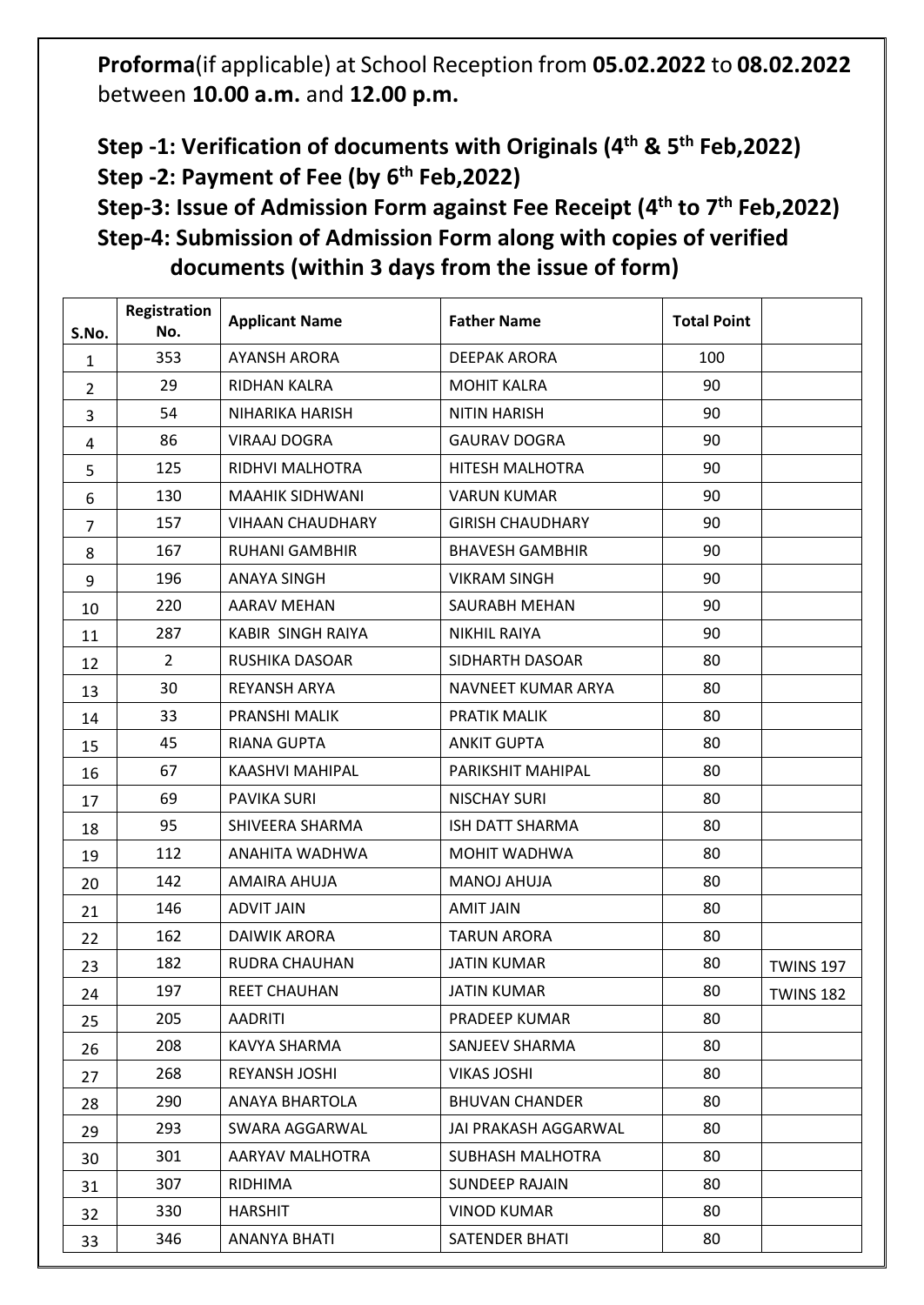| 34    | 383                 | <b>SHREEMAN DHYANI</b>  | <b>VINAY KUMAR DHYANI</b> | 80                 |                  |
|-------|---------------------|-------------------------|---------------------------|--------------------|------------------|
| S.No. | Registration<br>No. | <b>Applicant Name</b>   | <b>Father Name</b>        | <b>Total Point</b> |                  |
| 35    | 394                 | <b>NAVIKA KHATTAR</b>   | <b>NITIN KHATTAR</b>      | 80                 |                  |
| 36    | 403                 | PRAYAAN SHARMA          | <b>MANAS SHARMA</b>       | 80                 |                  |
| 37    | 404                 | <b>DHRITI NAYAR</b>     | <b>ANSHUL NAYAR</b>       | 80                 |                  |
| 38    | 444                 | <b>VANYA DINKAR</b>     | <b>MANOJ KUMAR DINKAR</b> | 80                 |                  |
| 39    | 448                 | POORVI SHOKEEN          | <b>DINESH SHOKEEN</b>     | 80                 |                  |
| 40    | 455                 | PORNAVO SARKAR          | <b>KAUSTAV SARKAR</b>     | 80                 |                  |
| 41    | 533                 | LIANA GANDHI            | <b>BOBSON GANDHI</b>      | 80                 |                  |
| 42    | 560                 | ARCHISHA SHREYANSI      | MAHESH KUMAR DEEPAK       | 80                 |                  |
| 43    | 563                 | <b>MAYANK RAJ</b>       | <b>SURENDRA KUMAR</b>     | 80                 |                  |
| 44    | 575                 | <b>DAKSH GIRSA</b>      | <b>NISHANT GIRSA</b>      | 80                 |                  |
| 45    | 577                 | <b>ANSHIKA GUPTA</b>    | LT. MR. ASHISH GUPTA      | 80                 |                  |
| 46    | 665                 | <b>VANSHIKA CHAUBEY</b> | <b>ROHIT CHAUBEY</b>      | 80                 |                  |
| 47    | 8                   | SAMAR PRATAP SINGH      | AMIT KUMAR SINGH          | 70                 |                  |
| 48    | 9                   | SAKSHAM CHAUDHARY       | PARAS CHAUDHARY           | 70                 |                  |
| 49    | 11                  | <b>IYANSH JAIN</b>      | <b>ANKIT JAIN</b>         | 70                 |                  |
| 50    | 15                  | <b>ANVI SINGH</b>       | PRABHAKAR KUMAR           | 70                 |                  |
| 51    | 16                  | AMANYA DIWAN            | <b>ATUL DIWAN</b>         | 70                 |                  |
| 52    | 26                  | <b>KANAV DOGRA</b>      | MUKESH DOGRA              | 70                 |                  |
| 53    | 28                  | <b>NAVYA</b>            | <b>DILIP KUMAR</b>        | 70                 |                  |
| 54    | 36                  | ARADHAVI YADAV          | RAVI KANT YADAV           | 70                 |                  |
| 55    | 43                  | <b>AVNI GINGLANI</b>    | <b>AJAY GINGLANI</b>      | 70                 |                  |
| 56    | 52                  | <b>TAKSH SALUJA</b>     | DEEPAK KUMAR SALUJA       | 70                 |                  |
| 57    | 58                  | SRIJA BADHWAR           | AKSHAY BADHWAR            | 70                 |                  |
| 58    | 66                  | PRISHA KOHLI            | PRANAV KOHLI              | 70                 |                  |
| 59    | 71                  | <b>SAANVI GULATI</b>    | <b>AJAY GULATI</b>        | 70                 |                  |
| 60    | 78                  | PARI                    | PRASHANT GAUTAM           | 70                 |                  |
| 61    | 81                  | <b>JIGYANSH GAUTAM</b>  | MANVENDRA GAUTAM          | 70                 |                  |
| 62    | 90                  | RIDHAAN TYAGI           | <b>ANKUR TYAGI</b>        | 70                 |                  |
| 63    | 98                  | <b>RUDRANSH GAUTAM</b>  | <b>VIKAS GAUTAM</b>       | 70                 | <b>TWINS 184</b> |
| 64    | 99                  | AARUSH TIWARI           | AJEET KUMAR TIWARI        | 70                 |                  |
| 65    | 102                 | <b>HARIKA</b>           | <b>ASHISH SAINI</b>       | 70                 |                  |
| 66    | 111                 | RIAAN MAKHIJA           | <b>ARPIT MAKHIJA</b>      | 70                 |                  |
| 67    | 121                 | <b>SHAURYA CHHABRA</b>  | SHIVRAJ CHHABRA           | 70                 |                  |
| 68    | 122                 | SAINA KALRA             | <b>GAURAV KALRA</b>       | 70                 |                  |
| 69    | 128                 | <b>KANAK GUPTA</b>      | <b>ARPAN GUPTA</b>        | 70                 |                  |
| 70    | 133                 | VAANI HASIJA            | <b>SUMIT HASIJA</b>       | 70                 |                  |
| 71    | 138                 | SVARA GROVER            | <b>AMIT GROVER</b>        | 70                 |                  |
| 72    | 139                 | <b>AVIRAJ GUPTA</b>     | <b>NISHANT GUPTA</b>      | 70                 |                  |
| 73    | 140                 | RHYTHM ADHIKARI         | SHASHI PAL ADHIKARI       | 70                 |                  |
| 74    | 147                 | ADITYA BHALLA           | PANKAJ                    | 70                 |                  |
| 75    | 154                 | YUVAN BINDRA            | DEEPAK BINDRA             | 70                 |                  |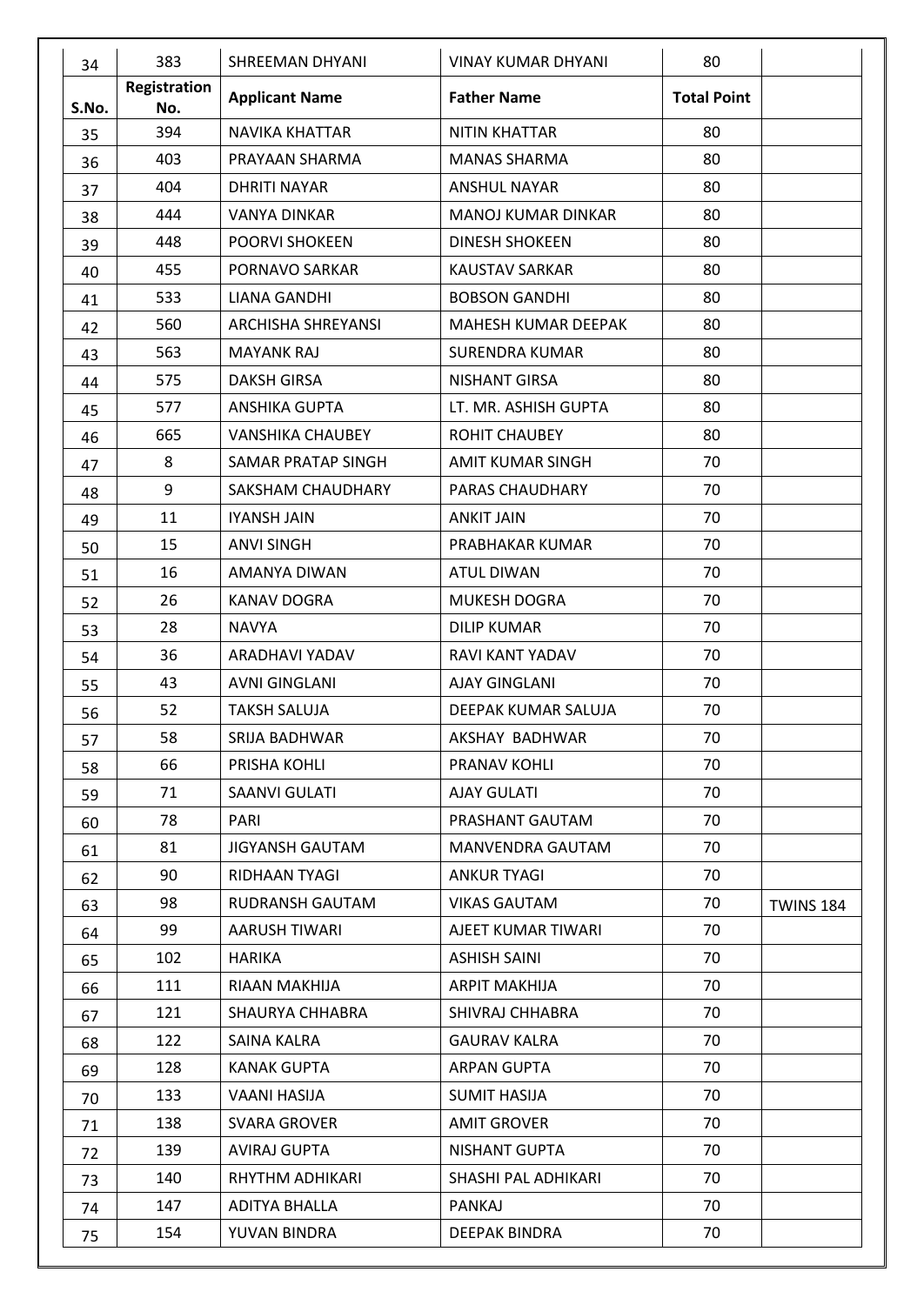| S.No. | Registration<br>No. | <b>Applicant Name</b>      | <b>Father Name</b>          | <b>Total Point</b> |                  |
|-------|---------------------|----------------------------|-----------------------------|--------------------|------------------|
| 76    | 160                 | <b>ANIRUDH SHARMA</b>      | JEETENDER KUMAR SHARMA      | 70                 |                  |
| 77    | 161                 | <b>NAKSH</b>               | <b>RAHUL</b>                | 70                 |                  |
| 78    | 164                 | <b>KEERAT SINGH BAMRAH</b> | <b>MAHINDER PAL SINGH</b>   | 70                 |                  |
| 79    | 166                 | AASHVI KANTHA              | <b>SACHIN KANTHA</b>        | 70                 | <b>TWINS 169</b> |
| 80    | 169                 | <b>AADIT KANTHA</b>        | SACHIN KANTHA               | 70                 | <b>TWINS 166</b> |
| 81    | 174                 | RIYANSH ARORA              | <b>UDIT ARORA</b>           | 70                 |                  |
| 82    | 177                 | <b>SAMRIDHI ARORA</b>      | <b>ANKUR ARORA</b>          | 70                 |                  |
| 83    | 179                 | <b>ANAISHA SUD</b>         | <b>AYUSH SUD</b>            | 70                 |                  |
| 84    | 183                 | AAHAAN SHARMA              | <b>DIWAKAR SHARMA</b>       | 70                 |                  |
| 85    | 184                 | RAGHAV GAUTAM              | <b>VIKAS GAUTAM</b>         | 70                 | TWINS 98         |
| 86    | 189                 | KAISHA MALHOTRA            | <b>NIKHIL MALHOTRA</b>      | 70                 |                  |
| 87    | 200                 | <b>BHUVI AGRAWAL</b>       | MUKUL AGRAWAL               | 70                 |                  |
| 88    | 201                 | <b>DHAIRYA BHARTI</b>      | <b>GAGAN BHARTI</b>         | 70                 |                  |
| 89    | 207                 | ASHUTOSH MALHOTRA          | NAYNANAND MALHOTRA          | 70                 |                  |
| 90    | 223                 | <b>SHIVA SANDEEP</b>       | <b>SANDEEP S</b>            | 70                 |                  |
| 91    | 229                 | DHARVI CHAWLA              | <b>VIKRAM CHAWLA</b>        | 70                 |                  |
| 92    | 231                 | PRANAV SHARMA              | <b>SUMEET SHARMA</b>        | 70                 |                  |
| 93    | 234                 | <b>NIVISH BHATIA</b>       | <b>VISHAL BHATIA</b>        | 70                 |                  |
| 94    | 235                 | RUSHIL KATYANI             | <b>MOHIT KUMAR</b>          | 70                 |                  |
| 95    | 240                 | <b>TANISHI DHINGRA</b>     | <b>RAJAT DHINGRA</b>        | 70                 |                  |
| 96    | 241                 | <b>TEISHA BHASKAR</b>      | <b>MOHIT KUMAR</b>          | 70                 |                  |
| 97    | 242                 | <b>ROHAN SWARNKAR</b>      | <b>SURAJ KUMAR SWARNKAR</b> | 70                 |                  |
| 98    | 248                 | <b>AAROHI TYAGI</b>        | <b>GAURAV TYAGI</b>         | 70                 |                  |
| 99    | 249                 | <b>BHAVIK KUMAR DIWACH</b> | JITENDRA KUMAR DIWACH       | 70                 |                  |
| 100   | 254                 | <b>SOHAM GUPTA</b>         | <b>RAJU GUPTA</b>           | 70                 |                  |
| 101   | 255                 | LAKSHAY GAUTAM             | AMIT GAUTAM                 | 70                 |                  |
| 102   | 265                 | RIYAAN BALODA              | SANDEEP CHOUDHARY           | 70                 |                  |
| 103   | 266                 | SAMARVEER SINGH            | PARMINDER SINGH ROOPRAI     | 70                 |                  |
| 104   | 269                 | RUVISHA BATRA              | <b>VISHU BATRA</b>          | 70                 |                  |
| 105   | 273                 | AINA MIGLANI               | HIMANSHU MIGLANI            | 70                 |                  |
| 106   | 276                 | <b>DIVITA SHARMA</b>       | <b>DEEPAK SHARMA</b>        | 70                 |                  |
| 107   | 277                 | <b>JESHNA</b>              | T SRIKANTA RAO              | 70                 |                  |
| 108   | 280                 | AAYAT SHARMA               | <b>AMIT SHARMA</b>          | 70                 |                  |
| 109   | 283                 | <b>IRSHITA TYAGI</b>       | <b>ASHISH TYAGI</b>         | 70                 |                  |
| 110   | 296                 | PRISHA                     | SIDDHARTH GUPTA             | 70                 |                  |
| 111   | 299                 | <b>CHITRAKSHI RAI</b>      | HIMANSHU RAI                | 70                 |                  |
| 112   | 303                 | YADUVEER KUMAR             | MR DEEPAK KUMAR             | 70                 |                  |
| 113   | 304                 | <b>TAKSHI KOHLI</b>        | <b>RAVI KOHLI</b>           | 70                 |                  |
| 114   | 305                 | AKSHAJ BARTHWAL            | PANKAJ BARTHWAL             | 70                 |                  |
| 115   | 312                 | HINAYA KHANDUJA            | <b>GAURAV KHANDUJA</b>      | 70                 |                  |
| 116   | 317                 | <b>KIAAN ARORA</b>         | <b>SUNNY KUMAR</b>          | 70                 |                  |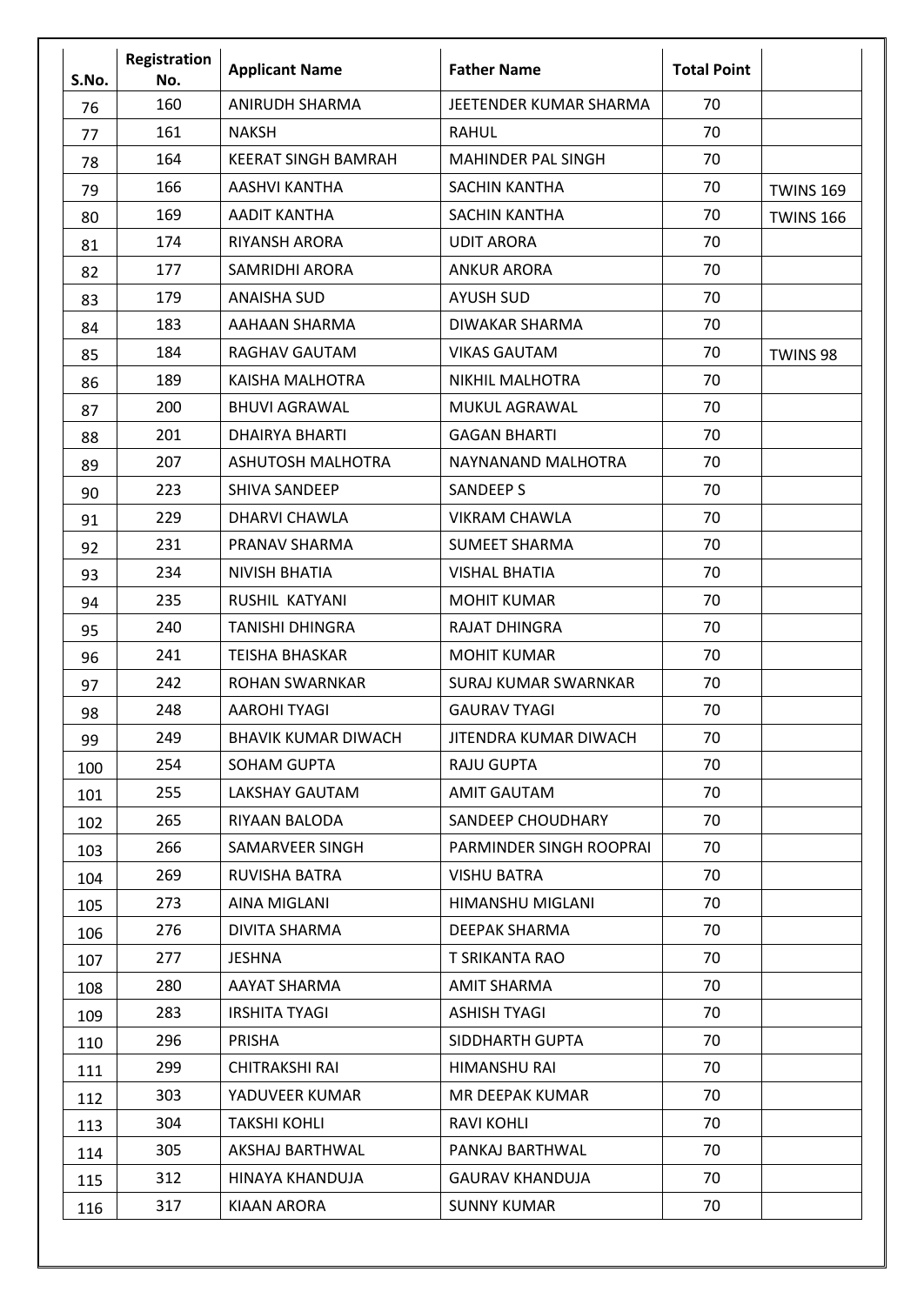| S.No. | Registration<br>No. | <b>Applicant Name</b>   | <b>Father Name</b>          | <b>Total Point</b> |
|-------|---------------------|-------------------------|-----------------------------|--------------------|
| 117   | 323                 | <b>AMYRA THAKUR</b>     | <b>VIPAN KUMAR</b>          | 70                 |
| 118   | 324                 | RISHAAN AGGARWAL        | RAHUL AGGARWAL              | 70                 |
| 119   | 327                 | <b>BHAVYA</b>           | <b>SACHIN</b>               | 70                 |
| 120   | 335                 | <b>DEVANSH GUPTA</b>    | <b>MANISH KUMAR GUPTA</b>   | 70                 |
| 121   | 337                 | <b>KANISHK DUDEJA</b>   | <b>VAIBHAV DUDEJA</b>       | 70                 |
| 122   | 343                 | YOUVAAN TYAGI           | <b>AMIT TYAGI</b>           | 70                 |
| 123   | 347                 | <b>SAANVI SETHI</b>     | <b>SANDEEP SETHI</b>        | 70                 |
| 124   | 350                 | <b>NIHIT</b>            | <b>PANKAJ</b>               | 70                 |
| 125   | 357                 | SHARANYA WADHAWAN       | SAURABH WADHAWAN            | 70                 |
| 126   | 358                 | SHANAYA VASUDEVA        | SAURABH VASUDEVA            | 70                 |
| 127   | 363                 | <b>EKAAGR PARIHAR</b>   | PANKAJ PARIHAR              | 70                 |
| 128   | 378                 | <b>DIVIT KUMAR</b>      | <b>VINIT KUMAR</b>          | 70                 |
| 129   | 381                 | <b>VIVAAN ARORA</b>     | <b>VINOD KUMAR</b>          | 70                 |
| 130   | 385                 | <b>MAYRA YADAV</b>      | <b>ROHIT</b>                | 70                 |
| 131   | 388                 | <b>ARUSH JAIN</b>       | <b>ANKIT JAIN</b>           | 70                 |
| 132   | 393                 | SANSKRITI JAISWAL       | <b>HEMANT KUMAR JAISWAL</b> | 70                 |
| 133   | 399                 | SANVIKA SETHI           | <b>SAURABH SETHI</b>        | 70                 |
| 134   | 407                 | KANIKA SHRIVASTAVA      | <b>GAURAV KUMAR</b>         | 70                 |
| 135   | 412                 | <b>AYANSH ARORA</b>     | <b>SUNNY ARORA</b>          | 70                 |
| 136   | 420                 | <b>JAYAAN CHHILLAR</b>  | <b>VISHAL CHHILLAR</b>      | 70                 |
| 137   | 421                 | <b>ANAISHA SACHDEVA</b> | <b>KAPIL SACHDEVA</b>       | 70                 |
| 138   | 425                 | <b>AHANA SINGH</b>      | <b>SHARAD SAGAR</b>         | 70                 |
| 139   | 428                 | AAYANSH MAHAJAN         | <b>ANSHUL MAHAJAN</b>       | 70                 |
| 140   | 429                 | <b>JANVI KUMARI</b>     | <b>JITENDER KUMAR</b>       | 70                 |
| 141   | 434                 | <b>ADVIK JAIN</b>       | AYUSH JAIN                  | 70                 |
| 142   | 439                 | <b>AYANSH SINGH</b>     | AWADHESH KUMAR SINGH        | 70                 |
| 143   | 452                 | <b>KRISHIV BANSAL</b>   | PRATEEK BANSAL              | 70                 |
| 144   | 456                 | <b>LAVISH KUMAR</b>     | <b>RAJESH KUMAR</b>         | 70                 |
| 145   | 460                 | <b>ATHARV BHUTANI</b>   | <b>AMIT BHUTANI</b>         | 70                 |
| 146   | 462                 | <b>ABEER PODDAR</b>     | DR ASHWIN PODDAR            | 70                 |
| 147   | 464                 | <b>VEEDHI CHAWLA</b>    | HARSH KUMAR CHAWLA          | 70                 |
| 148   | 466                 | <b>BHAVYA GUPTA</b>     | <b>PUNEET GUPTA</b>         | 70                 |
| 149   | 470                 | YAGNYA AHUJA            | RAHUL AHUJA                 | 70                 |
| 150   | 480                 | <b>KRITHVIK TYAGI</b>   | <b>MANISH TYAGI</b>         | 70                 |
| 151   | 481                 | <b>ETASHA TYAGI</b>     | <b>ATUL TYAGI</b>           | 70                 |
| 152   | 483                 | <b>ARTH DISODIA</b>     | <b>ATUL DISODIA</b>         | 70                 |
| 153   | 489                 | <b>BAANVI KAUR</b>      | <b>JASWINDER SINGH</b>      | 70                 |
| 154   | 493                 | <b>DIVIT GULABANI</b>   | SANDEEP KUMAR GULABANI      | 70                 |
| 155   | 495                 | DHANVIT SONI            | <b>LAKSHAY SONI</b>         | 70                 |
| 156   | 496                 | AYRA OBERAI             | <b>ANKIT OBERAI</b>         | 70                 |
| 157   | 507                 | <b>ATHARV BATRA</b>     | <b>SUMIT BATRA</b>          | 70                 |
|       |                     |                         |                             |                    |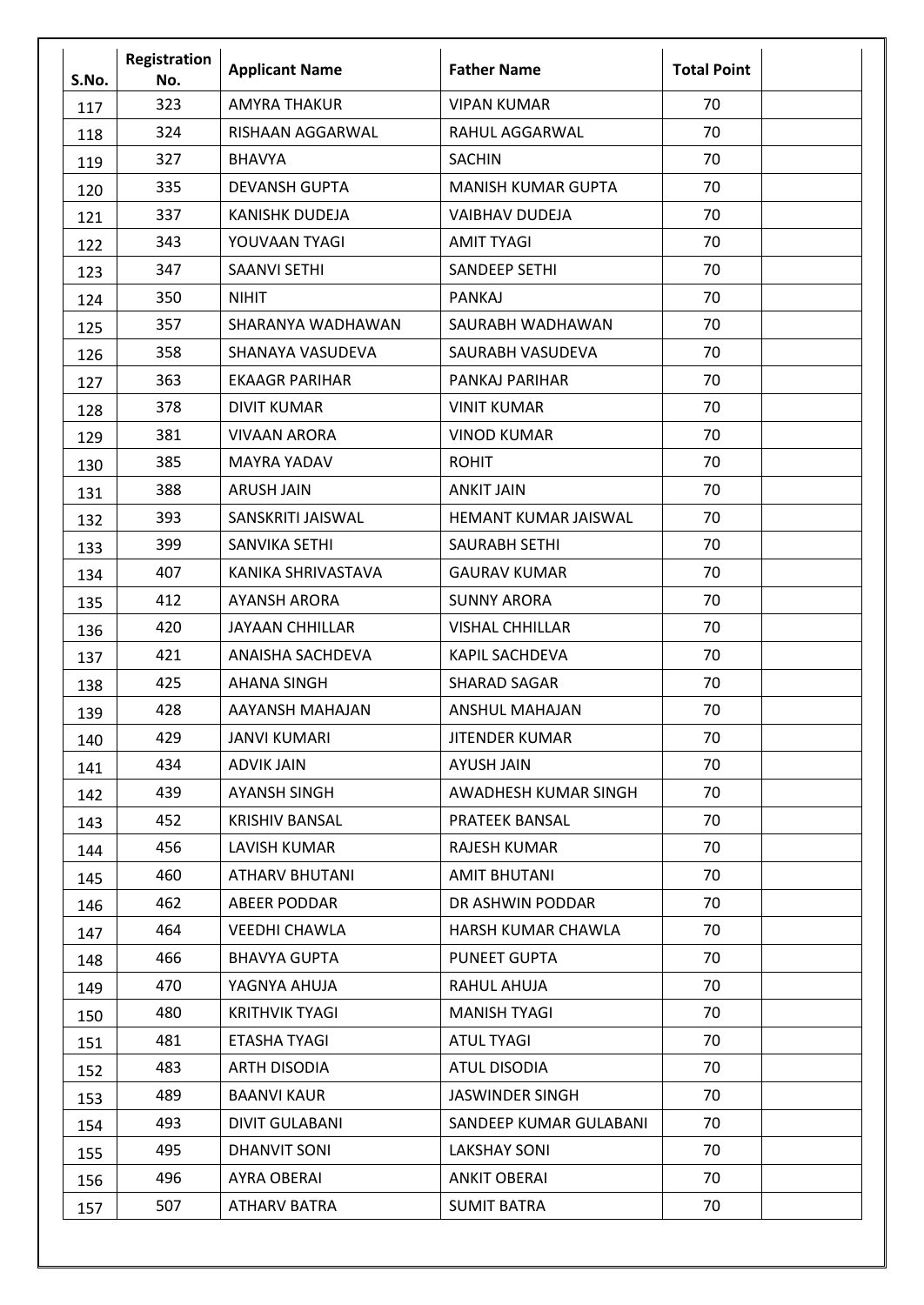| S.No. | Registration<br>No. | <b>Applicant Name</b>      | <b>Father Name</b>          | <b>Total Point</b> |
|-------|---------------------|----------------------------|-----------------------------|--------------------|
| 158   | 508                 | <b>NAMISH NAGPAL</b>       | <b>ANIL NAGPAL</b>          | 70                 |
| 159   | 510                 | DANISH BHARDWAJ            | RAJEEV BHARDWAJ             | 70                 |
| 160   | 520                 | <b>GURNOOR SINGH BAGGA</b> | AJIT SINGH BAGGA            | 70                 |
| 161   | 521                 | <b>AAYANSH</b>             | <b>ANURAG KUMAR</b>         | 70                 |
| 162   | 530                 | <b>AMREEN ARORA</b>        | <b>VARUN ARORA</b>          | 70                 |
| 163   | 532                 | <b>HARNOOR SINGH CHANA</b> | <b>GURDEEP SINGH CHANA</b>  | 70                 |
| 164   | 534                 | <b>GITANSHI GERA</b>       | <b>MOHIT GERA</b>           | 70                 |
| 165   | 538                 | <b>GAURIK SUDAN</b>        | <b>ANUBHAV SUDAN</b>        | 70                 |
| 166   | 541                 | <b>KIARA SIKKA</b>         | <b>AMIT SIKKA</b>           | 70                 |
| 167   | 542                 | <b>MANVI</b>               | <b>ASHWANI SAROHA</b>       | 70                 |
| 168   | 549                 | <b>MAADHAV TYAGI</b>       | <b>VINAY TYAGI</b>          | 70                 |
| 169   | 552                 | YUVAN SHARMA               | <b>ASHISH SHARMA</b>        | 70                 |
| 170   | 558                 | RIYANA BOHRA               | DR TARUN BOHRA              | 70                 |
| 171   | 569                 | <b>JAIDEEP SINGH</b>       | <b>KARANDEEP SINGH</b>      | 70                 |
| 172   | 580                 | SMRIDHI DESHWAL            | <b>JITENDRA KUMAR</b>       | 70                 |
| 173   | 581                 | SIYANSHI JASWAL            | <b>AMIT KUMAR</b>           | 70                 |
| 174   | 585                 | VANYA KALRA                | <b>DEEPAK KALRA</b>         | 70                 |
| 175   | 590                 | <b>ENAYA SAINI</b>         | <b>JITENDER SAINI</b>       | 70                 |
| 176   | 601                 | LAVANYA ARYA               | <b>VIVEK ARYA</b>           | 70                 |
| 177   | 610                 | YUVIKA VIJAY KANAUJIA      | <b>VIJAY KUMAR KANAUJIA</b> | 70                 |
| 178   | 613                 | <b>JAKSH ROHILLA</b>       | PRADEEP                     | 70                 |
| 179   | 616                 | <b>ANHAD SINGH</b>         | <b>KAMALJEET SINGH</b>      | 70                 |
| 180   | 620                 | <b>TRISHAN BEHL</b>        | <b>PRATEEK BEHL</b>         | 70                 |
| 181   | 629                 | <b>AVNOOR KAUR CHAWLA</b>  | <b>DAVINDER CHAWLA</b>      | 70                 |
| 182   | 641                 | PRIYANSH KUMAR             | DR PRAMOD KUMAR             | 70                 |
| 183   | 649                 | RABANI DHALLEY             | <b>HIMANSHU DHALLEY</b>     | 70                 |
| 184   | 654                 | <b>MEERANSH NAGPAL</b>     | <b>GAURAV NAGPAL</b>        | 70                 |
| 185   | 657                 | <b>TANASVI RATHOR</b>      | KARAMVEER SINGH RATHOR      | 70                 |
| 186   | 658                 | SAANVI SHARMA              | KIRTI SHARMA                | 70                 |
| 187   | 661                 | KIARA BATRA                | NITESH BATRA                | 70                 |
| 188   | 667                 | <b>AARVIK</b>              | <b>ARUN KUMAR</b>           | 70                 |
| 189   | 668                 | JASMINE                    | <b>JITENDER KUMAR</b>       | 70                 |
| 190   | 678                 | <b>KABEER DEWAN</b>        | NITIN DEWAN                 | 70                 |
| 191   | 681                 | KIYANSH DEWAN              | <b>CHIRAG DEWAN</b>         | 70                 |
| 192   | 684                 | <b>AVYAAN SINGH</b>        | <b>RANJEET SINGH</b>        | 70                 |
| 193   | 691                 | <b>VEDIK</b>               | <b>VIKRAM SINGH</b>         | 60                 |
| 194   | 596                 | <b>VAIDIKA GANDHI</b>      | <b>VICKY GANDHI</b>         | 60                 |
| 195   | 618                 | <b>DHRITI SHARMA</b>       | <b>MANISH BHARDWAJ</b>      | 60                 |
| 196   | 46                  | ANUSHKA CHOUDHARY          | <b>JITENDER CHOUDHARY</b>   | 60                 |
| 197   | 329                 | KAIRA SHARMA               | ANKUSH SHARMA               | 60                 |
| 198   | 149                 | ANVIKA GUPTA               | ASHWANI GUPTA               | 60                 |
| 199   | 368                 | VARNIKA NAG                | ANARANYA NAG                | 60                 |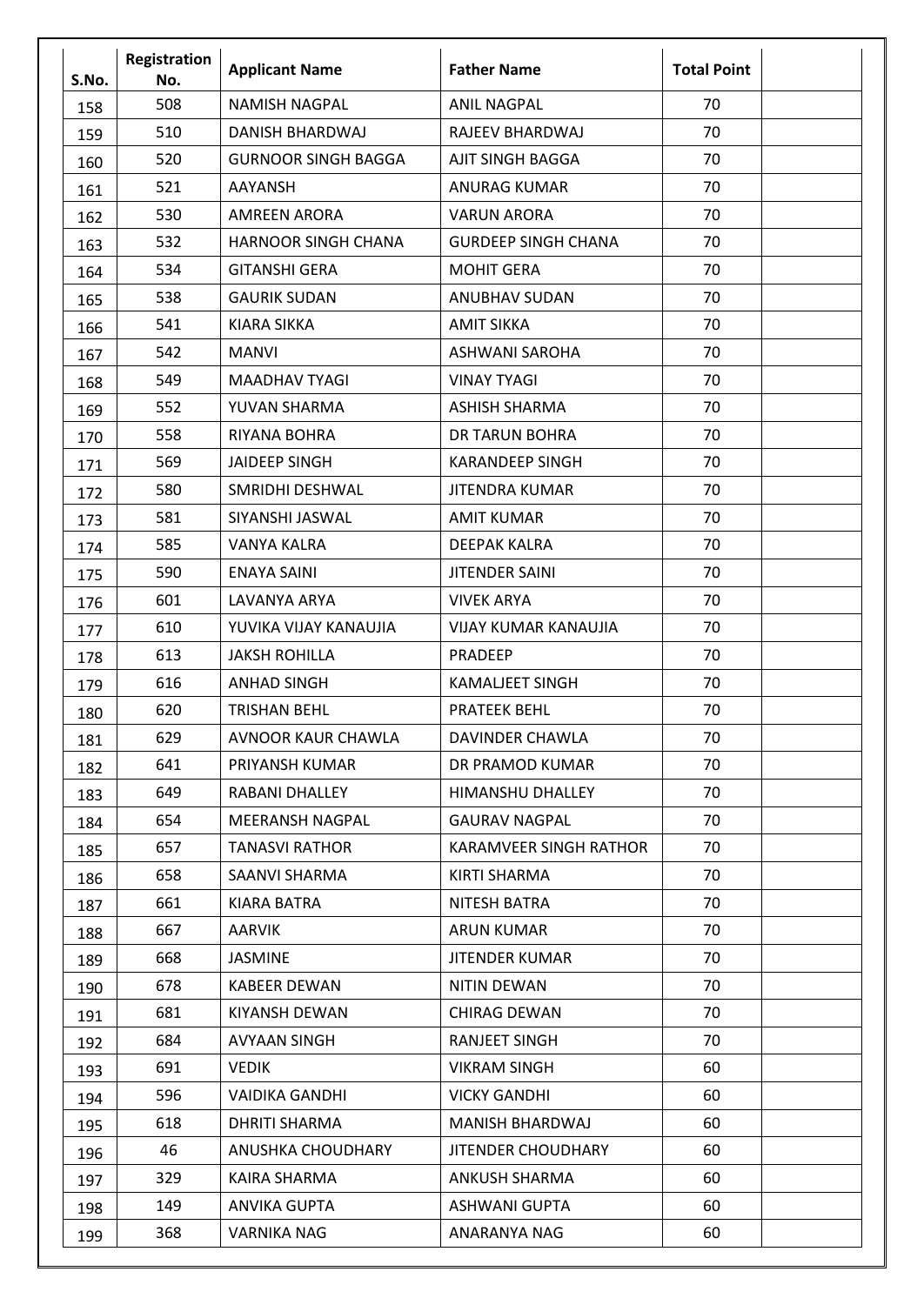| S.No. | Registration<br>No. | <b>Applicant Name</b>     | <b>Father Name</b>        | <b>Total Point</b> |                  |
|-------|---------------------|---------------------------|---------------------------|--------------------|------------------|
| 200   | 535                 | <b>VIVAAN SOMAL</b>       | <b>KUNAL SOMAL</b>        | 60                 |                  |
| 201   | 89                  | <b>LAKSHIT</b>            | YOGESH KUMAR              | 60                 |                  |
| 202   | 565                 | <b>AAROHI NARANG</b>      | DIPANKAR NARANG           | 60                 |                  |
| 203   | 244                 | DHRUVAM BHARDWAJ          | <b>DEEPAK KUMAR</b>       | 60                 |                  |
| 204   | 120                 | AYAAN SHARMA              | <b>KAMAL SHARMA</b>       | 60                 |                  |
| 205   | 349                 | <b>ADYAH SHRIDHAR</b>     | <b>DHIRAJ</b>             | 60                 |                  |
| 206   | 411                 | NITYA RAJPOOT             | <b>ASHWANI KUMAR</b>      | 60                 |                  |
| 207   | 642                 | <b>VANYA CHUGH</b>        | <b>SUNNY CHUGH</b>        | 60                 | <b>TWINS 643</b> |
| 208   | 643                 | <b>VIHAAN CHUGH</b>       | <b>SUNNY CHUGH</b>        | 60                 | <b>TWINS 642</b> |
| 209   | 545                 | <b>AKSHITA ANAND</b>      | RISHIKESH ANAND           | 60                 |                  |
| 210   | 3                   | <b>MANVIK DHAWAN</b>      | <b>MANISH DHAWAN</b>      | 60                 |                  |
| 211   | $\overline{7}$      | PIHU JAIN                 | <b>AKHIL JAIN</b>         | 60                 |                  |
| 212   | 568                 | <b>RUDRA SINGH</b>        | <b>UPENDER SINGH</b>      | 60                 |                  |
| 213   | 528                 | <b>DELISHA KHAN</b>       | <b>KAISH KHAN</b>         | 60                 |                  |
| 214   | 387                 | <b>DIVANSH SINGH</b>      | TRIBHUWAN SINGH           | 60                 |                  |
| 215   | 82                  | <b>ASHITRA GOYAL</b>      | <b>ASHISH GOYAL</b>       | 60                 |                  |
| 216   | 365                 | ALAINA FATIMA             | <b>MOHD RAIS KHAN</b>     | 60                 |                  |
| 217   | 53                  | <b>GURANSH SINGH</b>      | <b>SURINDER PAL SINGH</b> | 60                 |                  |
| 218   | 107                 | <b>GRACY CHAUHAN</b>      | <b>RAKESH KUMAR</b>       | 60                 |                  |
| 219   | 318                 | <b>ATHARV DUA</b>         | <b>TARUN DUA</b>          | 60                 |                  |
| 220   | 389                 | <b>AAYANSH RAJ</b>        | <b>BHASKAR</b>            | 60                 |                  |
| 221   | 352                 | <b>LISHAANTH</b>          | <b>S KANNAN</b>           | 60                 |                  |
| 222   | 284                 | <b>SAANVI SHARMA</b>      | <b>VINAY SHARMA</b>       | 60                 |                  |
| 223   | 351                 | <b>VARGUN KAUR</b>        | RAMANDEEP SINGH           | 60                 |                  |
| 224   | 310                 | LAKSHAYRAJ SINGH          | <b>KULDEEP SINGH</b>      | 60                 |                  |
| 225   | 319                 | <b>GRAHIL ARORA</b>       | ANKUSH ARORA              | 60                 |                  |
| 226   | 181                 | NAVYA ARYA                | RAJBIR SINGH ARYA         | 60                 |                  |
| 227   | 600                 | KIARA SIKARWAR            | <b>DURGESH KUMAR</b>      | 60                 |                  |
| 228   | 270                 | <b>ISHAAN RAJPUT</b>      | <b>NITIN KUMAR</b>        | 60                 |                  |
| 229   | 4                   | <b>LAKSH OBEROI</b>       | <b>DEVENDER OBEROI</b>    | 60                 |                  |
| 230   | 689                 | ADVAIT SHARMA BHATT       | <b>ABHISHEK SHARMA</b>    | 60                 |                  |
| 231   | 192                 | AADVIK SHARMA             | <b>SUNNY SHARMA</b>       | 60                 |                  |
| 232   | 606                 | HITARTH BHATIA            | AASHISH BHATIA            | 60                 |                  |
| 233   | 556                 | <b>GARVIN ROHILLA</b>     | <b>MOHIT ROHILLA</b>      | 60                 | <b>TWINS 555</b> |
| 234   | 555                 | <b>GARVIT ROHILLA</b>     | <b>MOHIT ROHILLA</b>      | 60                 | <b>TWINS 556</b> |
| 235   | 544                 | AVIKA                     | <b>DEEPAK</b>             | 60                 |                  |
| 236   | 592                 | PRIYANSH AGGARWAL         | TARUN KUMAR AGGARWAL      | 60                 |                  |
| 237   | 529                 | <b>MANAN NAGPAL</b>       | HARSH KUMAR NAGPAL        | 60                 |                  |
| 238   | 548                 | <b>DIVJOT SINGH KOHLI</b> | JAGANPREET SINGH KOHLI    | 60                 |                  |
| 239   | 76                  | <b>MEHR ARORA</b>         | KUNWAR PAL ARORA          | 60                 |                  |
| 240   | 419                 | <b>REYANSH CHAUHAN</b>    | <b>VIKAS CHAUHAN</b>      | 60                 |                  |
|       | 370                 | <b>DHRITI</b>             | PANKAJ TYAGI              | 60                 |                  |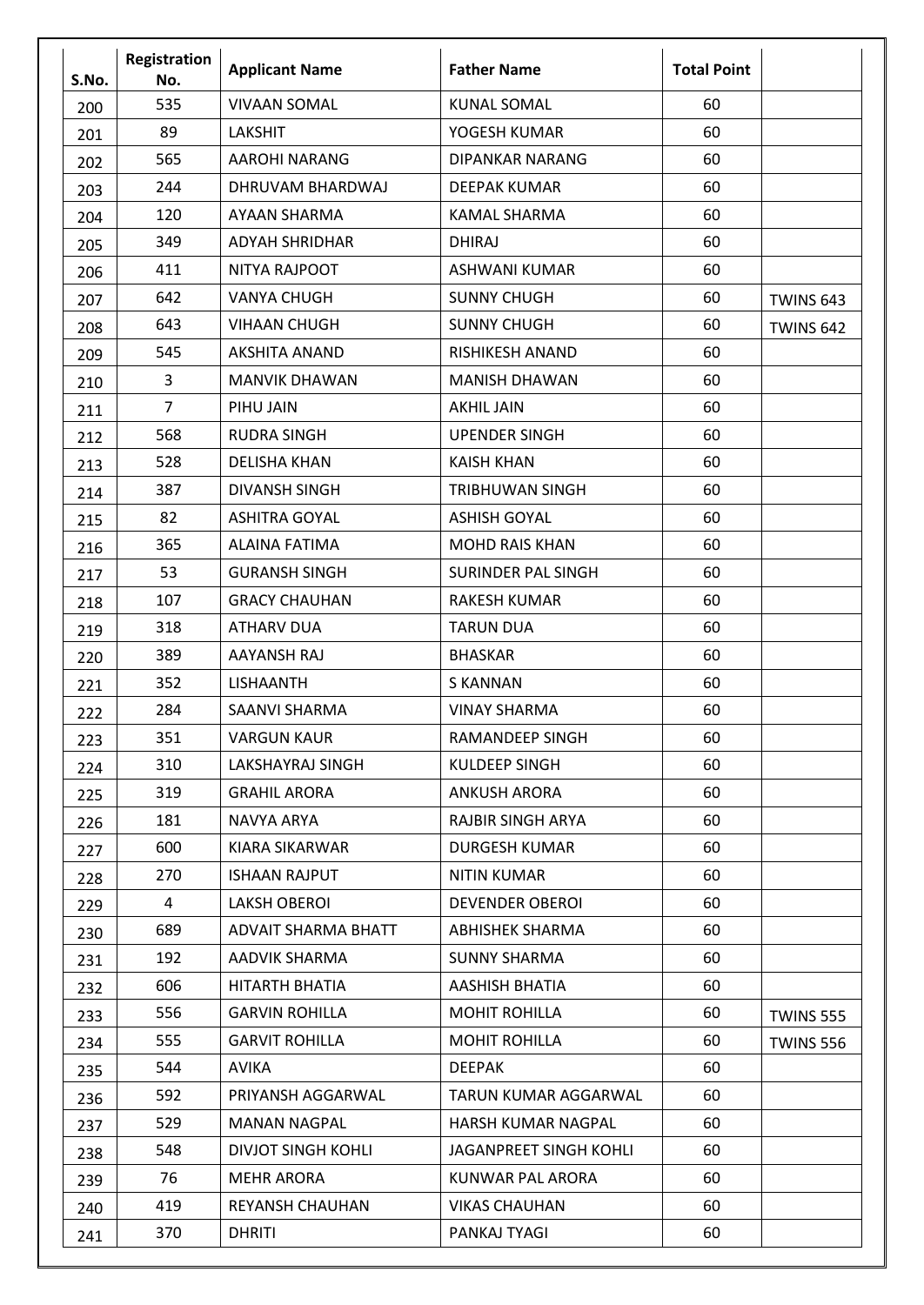| S.No. | Registration<br>No. | <b>Applicant Name</b>             | <b>Father Name</b>       | <b>Total Point</b> |                  |
|-------|---------------------|-----------------------------------|--------------------------|--------------------|------------------|
| 242   | 40                  | <b>BHAVISHKA SINGH</b>            | PREM PRATAP SINGH        | 60                 |                  |
| 243   | 37                  | <b>AARYAN BUTANI</b>              | <b>AAKASH BUTANI</b>     | 60                 |                  |
| 244   | 644                 | <b>PUNARV SINGH</b>               | <b>DILBAG SINGH</b>      | 60                 |                  |
| 245   | 165                 | <b>AARAV VERMA</b>                | <b>DHRUV VERMA</b>       | 60                 |                  |
| 246   | 446                 | AROHI SRIVASTAVA                  | <b>VIVEK SRIVASTAVA</b>  | 60                 |                  |
| 247   | 150                 | <b>BISMUN KAUR</b>                | <b>JAGMOHAN SINGH</b>    | 60                 |                  |
| 248   | 572                 | <b>AADVIK</b>                     | <b>RAJEEV KUMAR</b>      | 60                 |                  |
| 249   | 39                  | <b>DAKSH</b>                      | PAWAN KUMAR              | 60                 |                  |
| 250   | 559                 | <b>ANIKA RAI</b>                  | <b>ARUN KUMAR</b>        | 60                 |                  |
| 251   | 447                 | <b>AKSHAT BANSAL</b>              | <b>AJAY GUPTA</b>        | 60                 |                  |
| 252   | 61                  | <b>MEDHASI SINGH</b>              | <b>VED PRAKASH SINGH</b> | 60                 |                  |
| 253   | 652                 | <b>HAZEL KAUR</b>                 | <b>JASPREET SINGH</b>    | 60                 |                  |
| 254   | 653                 | <b>SAANVI GUPTA</b>               | <b>DARPAN GUPTA</b>      | 60                 |                  |
| 255   | 499                 | <b>TIANA ARORA</b>                | <b>RAHUL ARORA</b>       | 60                 |                  |
| 256   | 129                 | <b>AARAV MEHTA</b>                | YASH MEHTA               | 60                 |                  |
| 257   | 233                 | MUHAMMAD SHAYAAN<br><b>ANSARI</b> | MUHAMMAD SEUDE           | 60                 |                  |
| 258   | 135                 | <b>MISHA GULATI</b>               | <b>RAJESH GULATI</b>     | 60                 |                  |
| 259   | 300                 | RAAVYA KHANNA                     | RAGHAV KHANNA            | 60                 |                  |
| 260   | 124                 | <b>MADHAV SONI</b>                | <b>PRADEEP SONI</b>      | 60                 |                  |
| 261   | 217                 | <b>IDHANT TYAGI</b>               | <b>TARUN</b>             | 60                 |                  |
| 262   | 84                  | NIYATI MADAN                      | <b>ROHIT MADAN</b>       | 60                 |                  |
| 263   | 59                  | YAASHVI GOYAL                     | <b>RAHUL</b>             | 60                 |                  |
| 264   | 338                 | <b>JAPVANSH SINGH</b>             | <b>JASPREET SINGH</b>    | 60                 |                  |
| 265   | 155                 | <b>KASHVI BAJAJ</b>               | <b>GAURAV BAJAJ</b>      | 60                 | <b>TWINS 152</b> |
| 266   | 152                 | <b>KIANSH BAJAJ</b>               | <b>GAURAV BAJAJ</b>      | 60                 | <b>TWINS 155</b> |
| 267   | 278                 | <b>HARDIK</b>                     | MR. DEVKINANDAN          | 60                 |                  |
| 268   | 605                 | PRIYANSHU GUPTA                   | <b>HARIOM GUPTA</b>      | 60                 |                  |
| 269   | 360                 | <b>BHAVYA BISHT</b>               | PARTAP SINGH BISHT       | 60                 |                  |
| 270   | 49                  | <b>AKANSH RANA</b>                | ANIL KUMAR RANA          | 60                 |                  |
| 271   | 219                 | <b>TANISHQ THAKUR</b>             | <b>ROHIT THAKUR</b>      | 60                 |                  |
| 272   | 172                 | <b>VIHAAN TYAGI</b>               | <b>VIPIN TYAGI</b>       | 60                 |                  |
| 273   | 232                 | VIVAAN JHA                        | HIMANSHU JHA             | 60                 |                  |
| 274   | 70                  | HARGUN SINGH JULKA                | JATINDERPAL SINGH        | 60                 |                  |
| 275   | 676                 | <b>AKSHIT GAHLOT</b>              | DR. AMIT KUMAR GAHLOT    | 60                 |                  |
| 276   | 104                 | <b>AVANYA KOHLI</b>               | <b>TANUJ KOHLI</b>       | 60                 |                  |
| 277   | 632                 | AAKARSH                           | <b>ADITYA KIRAN</b>      | 60                 |                  |
| 278   | 646                 | AARAV DUA                         | <b>AMIT DUA</b>          | 60                 |                  |
| 279   | 612                 | <b>TIARA VIJ</b>                  | <b>NITIN VIJ</b>         | 60                 |                  |
| 280   | 114                 | <b>IDHAANT MITTAL</b>             | SAKSHAM MITTAL           | 60                 |                  |
| 281   | 51                  | THRISHA SHARMA                    | <b>MOHIT SHARMA</b>      | 60                 |                  |
| 282   | 680                 | KIAAN LAKHERA                     | AJAY LAKHERA             | 60                 |                  |